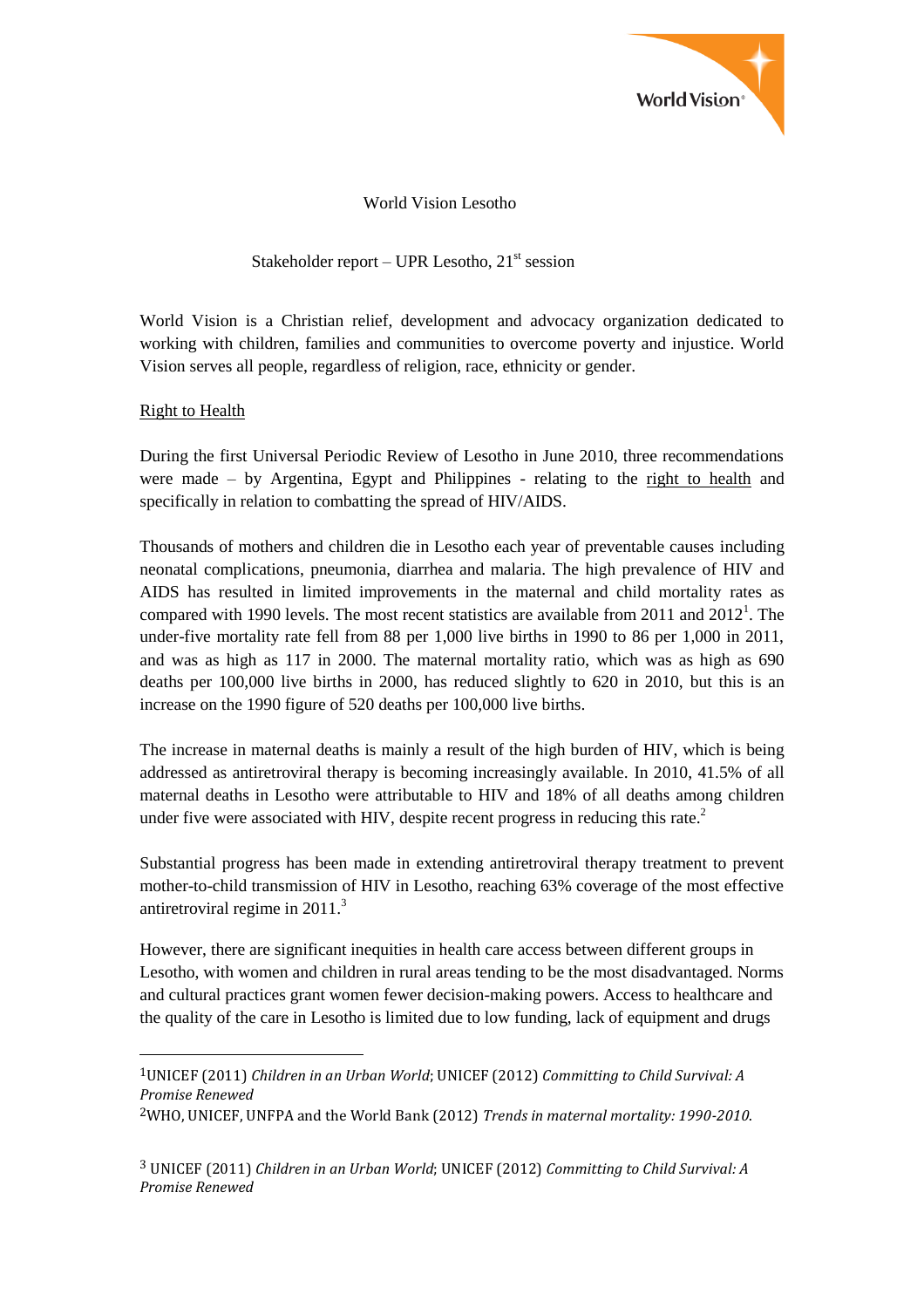at health centres and lack of skilled health staff who are motivated to work. In addition, geographic, financial and cultural barriers often prevent people from seeking care. Despite the fact that health services are free at the access point, people's access to them is limited because of long geographic distances to health facilities and the mountainous terrain, combined with bad roads and expensive public transport. Community health campaigns through door to door and school visits from health workers have been halted due to shortages of staff, and many communities show poor understanding about health issues with the result that many people refuse to be tested or treated for HIV.

To address these challenges, the Government has committed under the Every Woman Every Child initiative to meet the target of allocating 15% of government expenditure to health, agreed in the Abuja Declaration. However, in 2011, health spending was 7.5% according to a budget speech by the Minister of Finance, thus remaining far from the Abuja target. Even though the health sector is underfunded, the existing health budget is not spent, due to lack of human resources and poor planning.

The Government has developed a range of policies and plans aimed at improving maternal and child health and nutritional services, including the National Health Sector Policy and Strategic Plan, and the Infant and Young Child Feeding Policy.<sup>4</sup>

Reforms in the structure of primary health care services together with the introduction of subsidised fees and free maternal and child health services at health centre level are aimed at improving the availability of and access to health services. Most of the health centres have been renovated, salaries for health personnel based at hard-to-reach health centres have been increased, and curriculum and training materials for village health workers have been provided.

The Government has been working with civil society organisations including World Vision to raise public awareness about maternal and child health issues and to support efforts to train village health workers.

#### Recommendations:

The Government of Lesotho must:

- 1) Act on its commitment to increase allocation of resources to the health sector to at least 15% of the total national budget and ensure effective utilisation and accountability, in line with their commitments under the Abuja Declaration and the Every Woman, Every Child initiative of the UN Secretary General.
- 2) Ensure equitable access and utilisation of quality health services to effectively address maternal, newborn and child health
- 3) Further raise community awareness of good nutrition and health practices to address child under-nutrition and improve health seeking behavior
- 4) Ensure that the new initiatives are extended to reach all ten districts of Lesotho.

#### Access to birth registration

 $\overline{a}$ 

During the first Universal Periodic Review of Lesotho in June 2010, no recommendations were made relating to access to birth registration.

<sup>4</sup> [www.everywomaneverychild.org/commitments.](http://www.everywomaneverychild.org/commitments)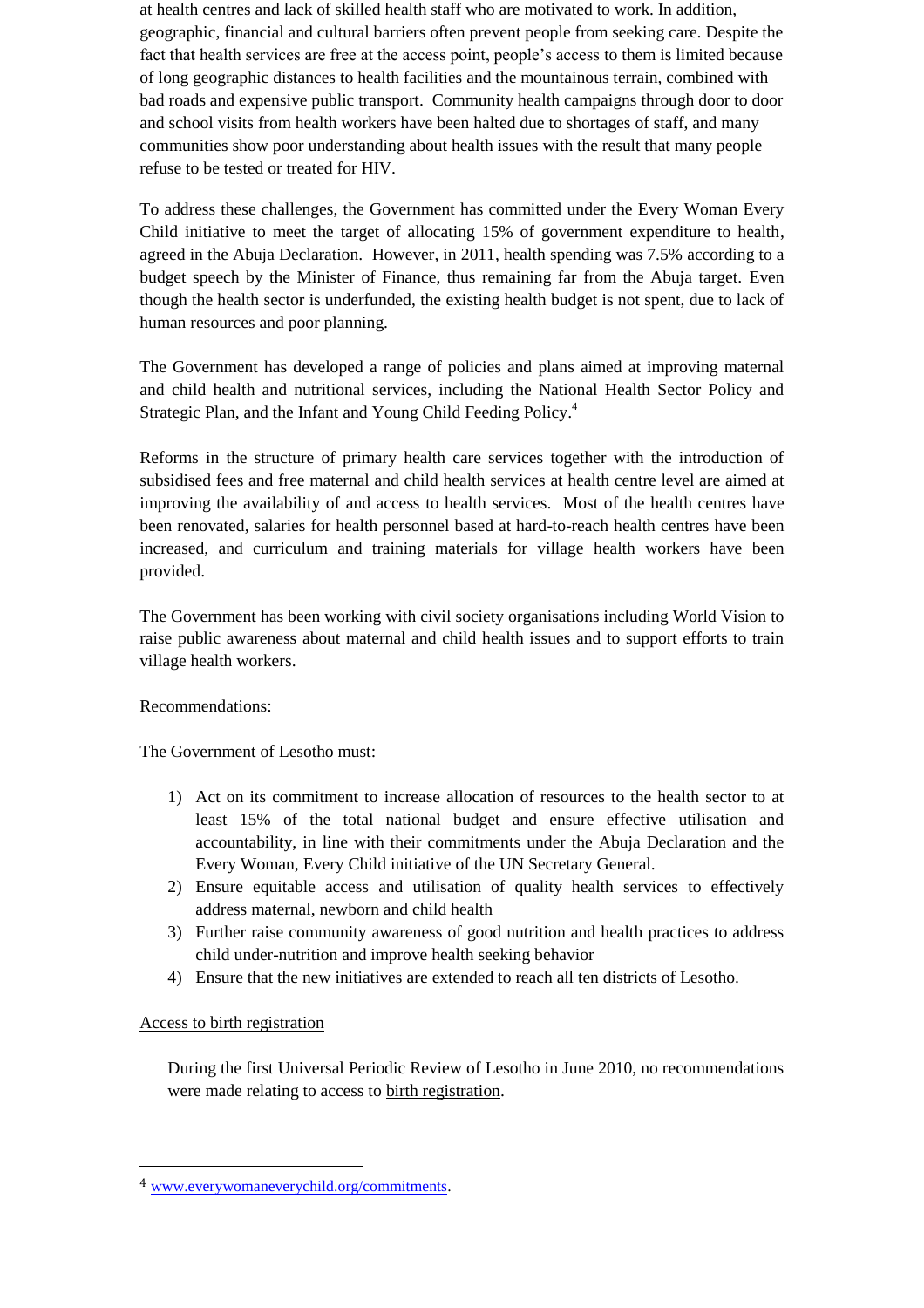According to the Government of Lesotho Situation Analysis of Orphans and Other Vulnerable Children of 2011, over half ( 57.9%) of all children did not have a birth certificate, and an additional 3.5% of children were in the situation that their caregivers were not certain of whether a birth certificate existed or not. Only 38.6% of all children had birth certificates. Updates from UNICEF in December 2013 indicate that now 45% of birth are registered. The impact of non-registration includes a lack of access to essential services such as public assistance, child grants and educational assistance, and a challenge in securing inheritance.

In 2012, the Government of Lesotho established the National Identity and Civil Registration Department under the Ministry of Home Affairs. The Department has been working with civil society organisations including World Vision and has intensified campaigns and outreach programmes in the communities to accelerate and promote birth registration countrywide. Particular challenges which remain include the lack of knowledge in the country on the documents required for registration, lack of supporting documents needed for registration, and in cases where guardians and relatives of orphaned children seeking to register them, they often do not have the particular information regarding the child's birth.

### Recommendations:

The Government of Lesotho must:

- 1. Take the necessary steps to ensure that birth registration is effectively implemented and enforced.
- 2. Seek financial resources and technical capacity to fully equip the National Identity and Civil Registry Department as to promote the effectiveness of birth registration systems and processes.

## Child Protection

During the first Universal Periodic Review of Lesotho in June 2010, the majority of childfocused recommendations were related to the protection and well-being of children, with six recommendations specifically urging the Government to enact the Children's Protection and Welfare Bill. This Bill was subsequently adopted in 2011.

According to the Situational Analysis on the Orphans and Vulnerable Children in Lesotho, Lesotho has a total population of 1,072,974 of whom 363,526 are orphans. Approximately 10 to 13 per cent (125,000) of all children are considered to be vulnerable children. The Children's Protection and Welfare Act 2011 has defined a vulnerable child as "a person who is below the age of 18, who has one or both parents who have deserted or neglected him/her, to the extend that he has no means of survival and as such is exposed to dangers of abuse, exploitation or criminality and is therefore in need of care and protection".

The Situational Analysis redefined a vulnerable child as "a child whose rights to survival, development, protection and participation are not met because of certain conditions or circumstances"

According to World Vision Lesotho reports from the 17 Area Development Programmes in which it is active, as well as reports from other child focused organizations; the following are the major challenges facing children in Lesotho; child sexual abuse including incest, neglect, property grabbing, emotional and physical abuse, child/early marriage, pre-marital pregnancy and child labour in which boys work as herdboys while girls work as domestic workers.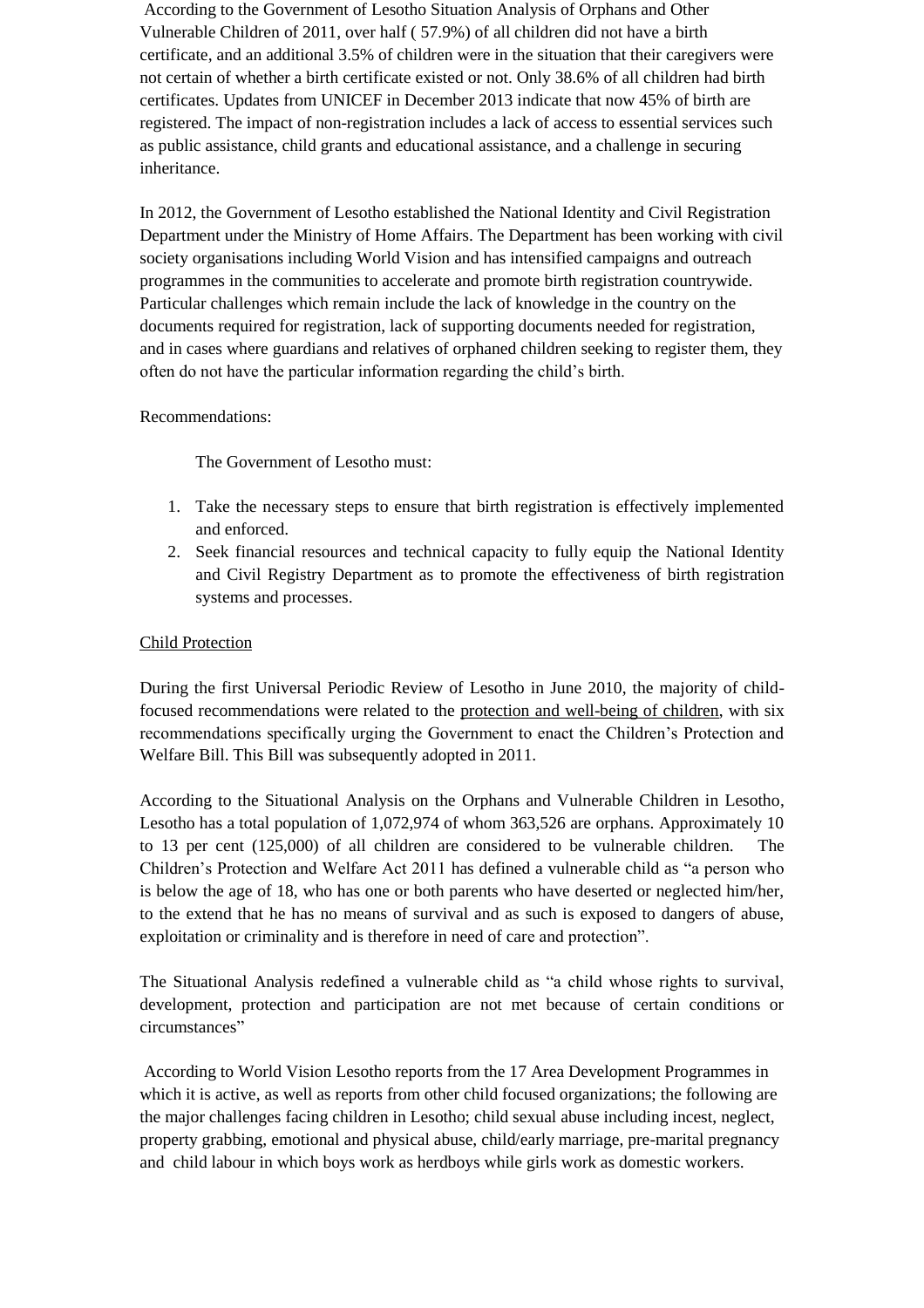Child trafficking seems to be taking place although it is still new and not yet understood by most of the communities.

In March 2011, the Children's Protection and Welfare Act was enacted, representing national efforts to address the provisions of both the UN Convention on the Rights of the Child and the African Charter on the Rights and Welfare of the Child and seeking to ensure that children's rights are respected, promoted, protected and fulfilled, and protect the social and economic well-being of all children particularly vulnerable children.

In collaboration with civil society, the Ministry of Social Development has developed a National Strategic Plan on Vulnerable Children (for April 2012 – March 2017). The strategic Plan will provide guidance for a national response to vulnerable children, facilitate a systematic approach on how to generate evidence required for decision making and planning, and adopt a human rights based approach.

### Recommendations:

The Government of Lesotho must:

- 1. Fully implement the Children's Protection and Welfare Act, the Government ensure effective law enforcement as to strive towards creation of protective and safe environment for all children in Lesotho.
- 2. Enhance the working relations between formal and informal child protection structures and strengthen child protection systems and procedures at the community and National level, including through the strengthening of referral and reporting mechanisms.
- 3. Ensure that the Ministry of Social Development as the key ministry for children is allocated sufficient budget to cater for the needs of vulnerable children and their families countrywide.
- 4. Ensure the provision of quality support to vulnerable children and their families including psycho-social support and strive towards sustainable community participation and ownership.

## Access to Education

The following are some major concerns for children in Lesotho with respect to education. There are a limited number of schools, especially secondary schools, in some of the rural areas, which results in children having to walk long distances to go to school. There is a lack of qualified teachers for children with special needs/disabilities. There is inadequate monitoring of pupil/teacher ratios. Some children drop out of school due to lack of resources to meet other school requirements such as uniforms. This particularly affects especially those who are from poor families.

In 2010, the Government adopted the Education Act, which emphasizes free and compulsory primary education. A non-formal education Unit under the Ministry of Education and Training has been established, and a child friendly school policy developed.

Lesotho has a system of "Initiation schools" – a cultural practice in which boys are expected to attend this type of school in order to be groomed to become strong men. The challenge is that, once the boys go to this school, they immediately consider themselves as men and no longer children, and they do not want to go back to either primary or secondary school. Some drop out of school and go to the initiation schools and this clearly limits their access to education.

## Recommendations: